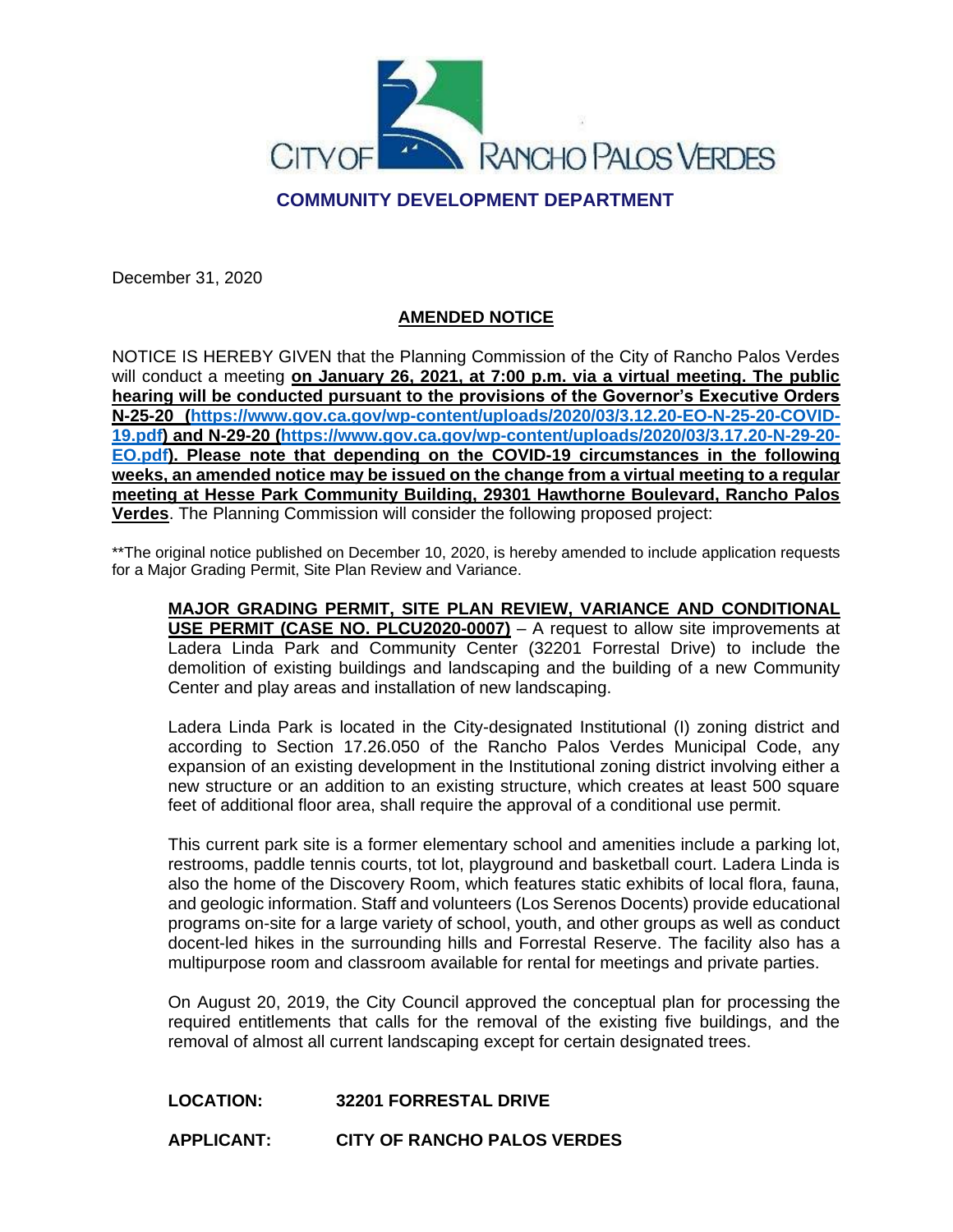# **LANDOWNER: CITY OF RANCHO PALOS VERDES**

Below is the proposed park design (within the red outline):



The design includes the following components/features:

- Demolish the existing buildings
- 6,000-square-foot building
- Adjacent covered patio areas
- Outdoor tiered seating area for nature talks, summer camps, etc.
- 58 parking spaces in courtyard located adjacent to building and playground
- Naturalistic children's playground area
- One full basketball court and a 1/2 basketball court
- Two paddle tennis courts
- Small storage facility for public works and emergency supplies
- Walking paths
- Upper and lower lawn areas
- Utilization of existing Forrestal Drive entrance
- Low-impact, native, drought-tolerant landscaping
- 9,000 cubic yards combined grading (4,500 cubic yards of cut and 4,500 cubic yards of fill)
- Cuts and fill over 5 feet to support ADA compliant ramps between mid-level and upper field
- Combination walls to 12 feet in height to support ADA compliant ramps between midlevel and upper field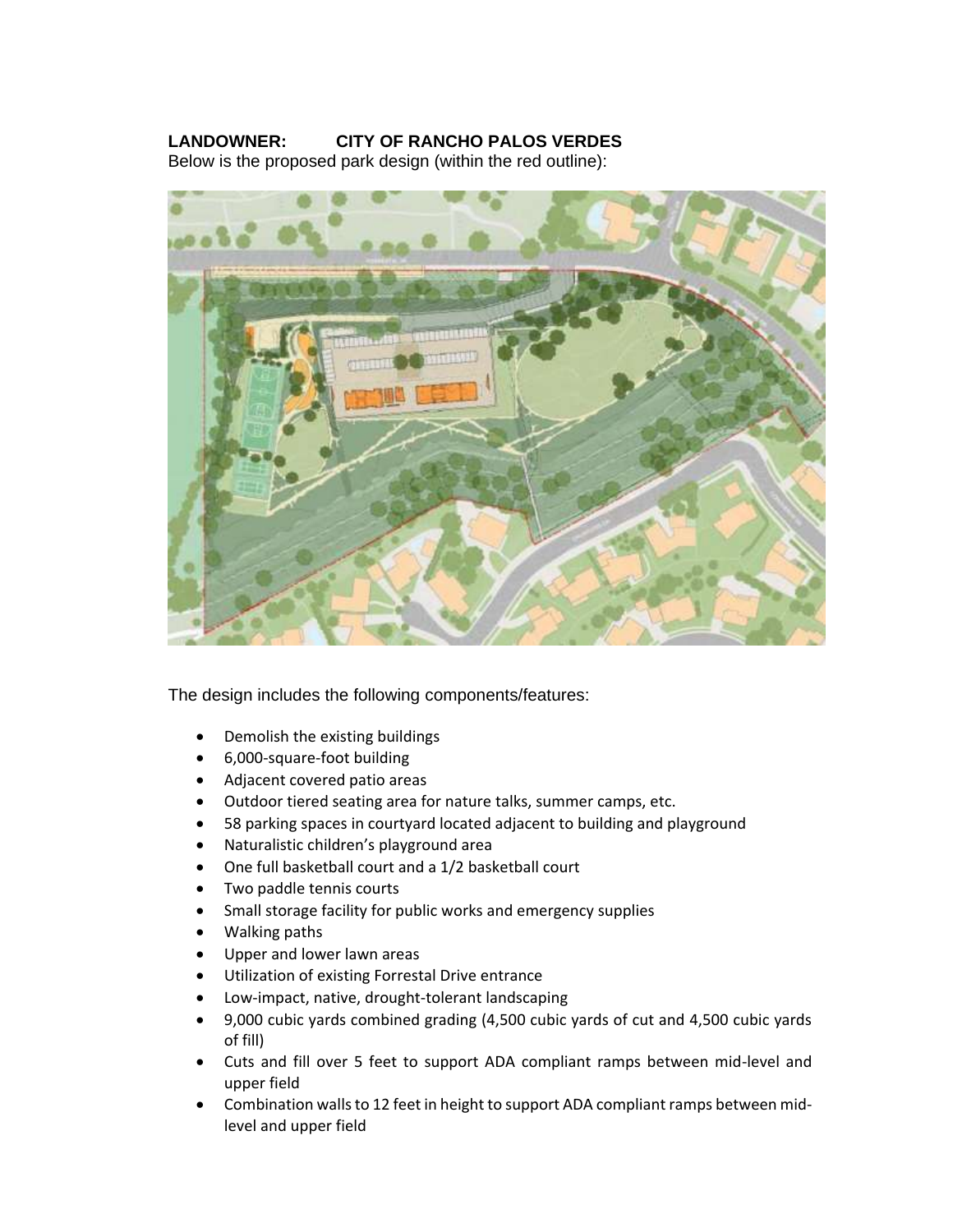Below is the proposed building floor plan diagram:



The building is proposed to contain the following components:

- A dividable multi-purpose room
- Two classrooms
- A meeting room, with Discovery Room displays built into the walls
- A docent work room
- Storage and staging areas
- Public restrooms
- Staff office
- An outdoor breezeway covered lobby
- Small kitchen and staging area
- Covered walkways
- Janitorial and electrical rooms
- Vestibules

The following image shows the existing school buildings (red-striped) overlaying the proposed design:



A comparison of the existing versus proposed hardscape and vehicular circulation/parking footprint is demonstrated in the tables below: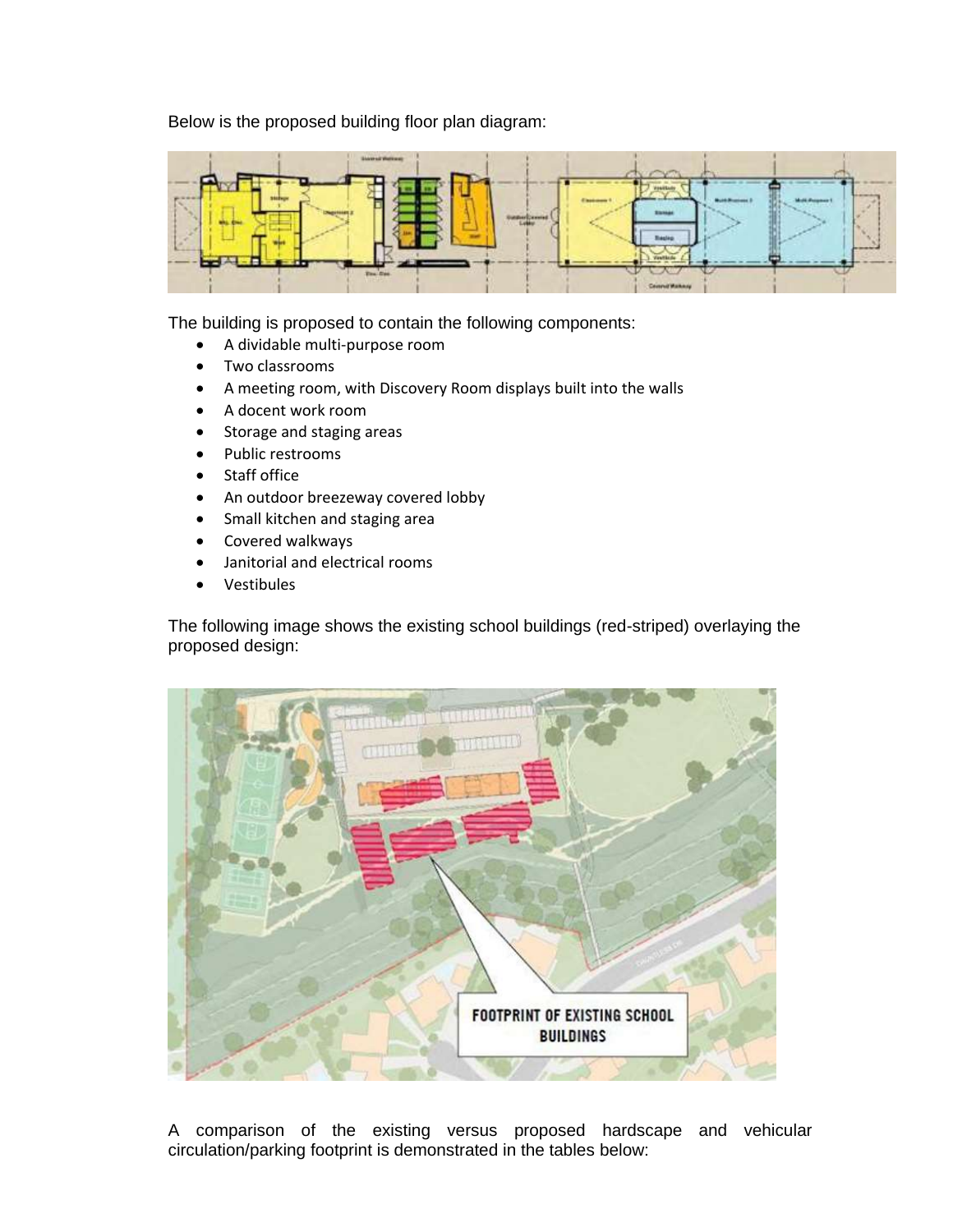| Hardscape Comparison (courts, driveway, parking) |                                                    |              |  |  |
|--------------------------------------------------|----------------------------------------------------|--------------|--|--|
|                                                  | <b>Current Buildings</b><br><b>Proposed Design</b> |              |  |  |
| Acreage                                          | 2.68 acres                                         | $1.59$ acres |  |  |
| <b>Square Footage</b>                            | 116,900 sf                                         | 69,075 sf    |  |  |

| <b>Vehicular Circulation &amp; Parking Comparison</b> |                                                    |           |  |  |
|-------------------------------------------------------|----------------------------------------------------|-----------|--|--|
|                                                       | <b>Current Buildings</b><br><b>Proposed Design</b> |           |  |  |
| Acreage                                               | 1.5 acres                                          | .88 acres |  |  |
| <b>Square Footage</b>                                 | 65,500 sf                                          | 38,374 sf |  |  |

### **Proposed Park Hours**

The following table shows current and proposed Ladera Linda Park hours and current hours at other City park sites.

| <b>Park Hours</b> | <b>Hours: Mon-Fri</b> | <b>Hours: Sat-Sun</b> |
|-------------------|-----------------------|-----------------------|
| <b>Current</b>    | 12 p.m.-5 p.m.        | 10 $a.m.-5 p.m.$      |
| <b>Proposed</b>   | $8$ a.m.- dusk        | 8 a.m.- dusk          |

Ladera Linda Park is currently staffed by one part-time staff member per shift who is overseen by a full-time recreation supervisor. The new building will likely increase staffing to two part-time staff members per shift with one full-time supervisor.

### **Proposed Park Usage**

The table below shows current Ladera Linda usage policies. While the park will be used more during the day, restrictions on park usage and rental hours is proposed.

| <b>Rental Polices</b>         | <b>LL Current</b>   | <b>LL Proposed</b> |
|-------------------------------|---------------------|--------------------|
| <b>Rental Hours</b>           | Not specified       | 10 a.m. - 9 p.m.   |
| Classes                       | Not specified       | 8 a.m.- 9 p.m.     |
| Private Rentals after 5 p.m.  | No current limits   | $2x$ month **      |
| Amplified Music (indoor only) | 10 $a.m. - 10 p.m.$ | 11 a.m.- 8 p.m.    |
| <b>Special Events</b>         | No limit            | 8/year             |

\*\*Restriction does not apply to non-profits, City events, or HOA rentals It is proposed that no nighttime special events would be permitted without a Special Use Permit being issued, which will require public notification. Staff would coordinate with AYSO schedule to minimize impact.

### **Building and Park Security**

Security will be incorporated into the overall design of the park and community center, which will be formalized during the construction design phase, below is a summary of potential security measures to be considered:

- Clear points of entry and improved sight lines in the final design
- Appropriately placed exterior and interior security cameras and motion sensors
- Appropriate low-level landscaping